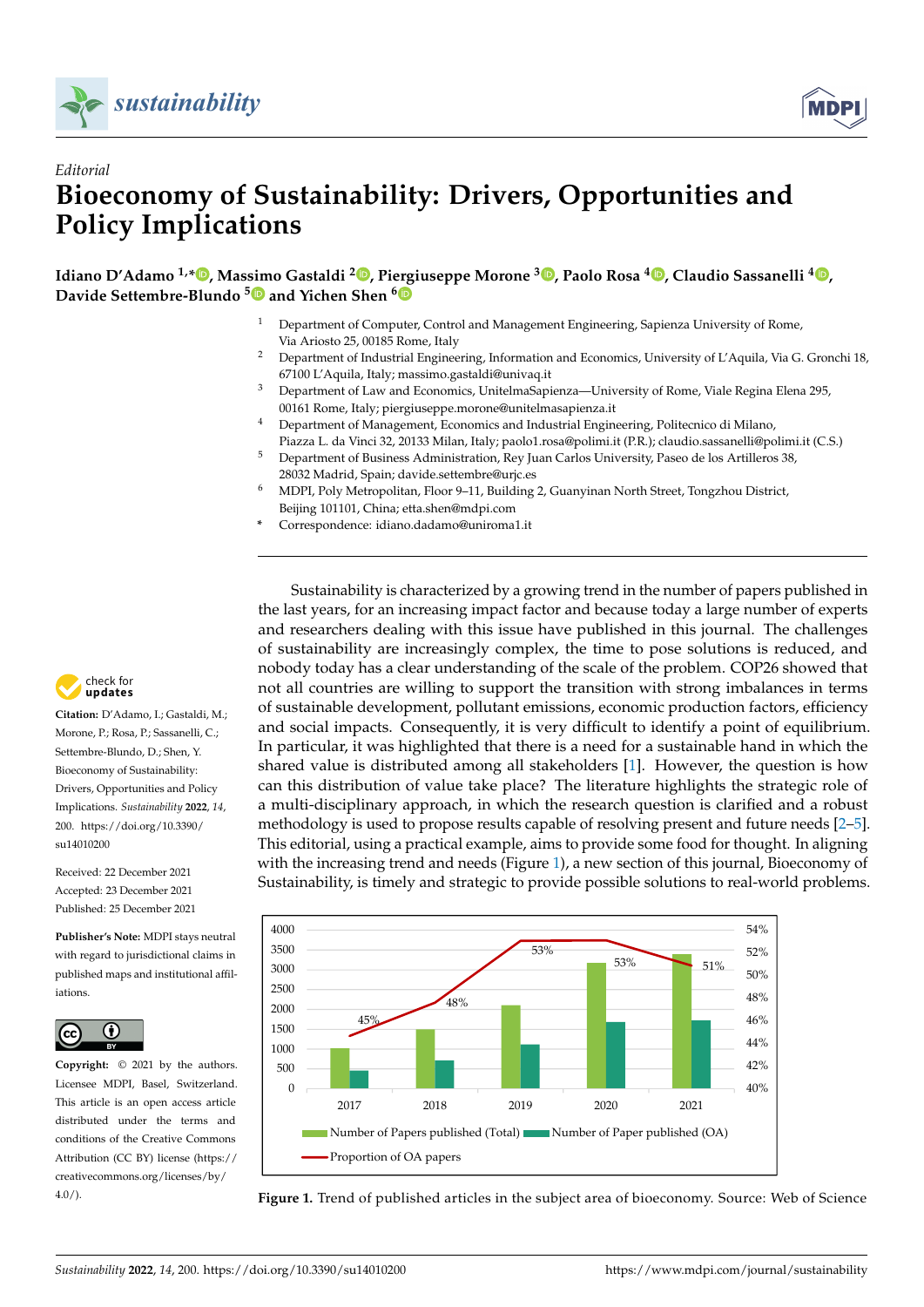(accessed on 27 October 2021). Note: Conducted Keyword Research in WoS: Topic (bioeconomy or "bio-based product\*" or "circular econom?" or "green econom?") in research areas of Environmental Sciences Ecology or Engineering or Science Technology Other Topics or Business Economics or Energy Fuels or Biotechnology Applied Microbiology or Agriculture or Public Administration or Operations Research Management Science or Food Science Technology or Forestry or Social Sciences Other Topics or Construction Building Technology or Water Resources or Geography or Education Educational Research or Government Law or Development Studies or Plant Sciences or Public Environmental Occupational Health or Urban Studies or International Relations or Architecture or Sociology or Marine Freshwater Biology or Transportation or Biodiversity Conservation or Geochemistry Geophysics or Arts Humanities Other Topics or Fisheries or Remote Sensing or Life Sciences Biomedicine Other Topics or Anthropology; Time frame: last five years 2017–2021; Total N = 11,194; OA N = 5699. OA = Open Access.

#### **1. Bioeconomy**

The European Commission [\[6\]](#page-5-3) defined the bioeconomy as an economy that uses renewable biological resources from the land and sea (e.g., animals, crops, fish, forests and microorganisms) to produce energy, food and materials. The bioeconomy involves several sectors: agriculture, forestry, fishing and aquaculture, manufacture of food, beverages and tobacco, manufacture of bio-based textiles, manufacture of wood products and furniture, manufacture of paper, manufacture of bio-based chemicals, pharmaceuticals, plastics and rubber, manufacture of liquid biofuels and production of bioelectricity.

The literature on the concept of the bioeconomy has evolved and has been grouped under three main perspectives: (i) the biotechnology vision; (ii) the bioresource vision and (iii) the bioecology vision [\[7\]](#page-5-4). The bioeconomy is able to move toward sustainability when certain conditions are met: (i) sustainability of the resource base; (ii) sustainability of processes and products; and (iii) circular processes of material flows [\[8\]](#page-5-5). All of this also requires consumer acceptance of bio-based products, and the impact of green premium and the role of sustainability certification must be evaluated [\[9](#page-6-0)[,10\]](#page-6-1). These aspects, however, concern different sectors, as they are fundamental to look at sustainability as an enabling factor for success in the market, as a source of competitive advantage [\[11\]](#page-6-2). In this context, the substitution of non-renewables with biological resources, the cascading use of biomass and minimization of biowaste are virtuous examples of a circular bioeconomy [\[12\]](#page-6-3), which is capable of playing a key role in achieving the Sustainable Development Goals (SDGs) [\[13\]](#page-6-4).

#### **2. Biomethane**

Energy recovery from residues and waste, which can close the material and energy cycle, is a model of circular economy [\[14\]](#page-6-5). The biogas–biomethane chain is very promising in the direction of sustainability [\[15](#page-6-6)[,16\]](#page-6-7). The International Energy Agency points out that biogas is a mixture of methane,  $CO<sub>2</sub>$  and other gases produced by anaerobic digestion of organic matter in an oxygen-free environment, while biomethane is an almost pure source of methane produced either by biogas upgrading or by gasification of solid biomass followed by methanation [\[17\]](#page-6-8). The literature highlights that biomethane production and use can provide new opportunities for society on multiple levels [\[18](#page-6-9)[,19\]](#page-6-10). However, some issues related to its deployment are associated with the lack of public acceptance of biogas– biomethane plants and the inadequacy of some regulations [\[20\]](#page-6-11).

It is produced from a number of different substrates (e.g., crop residues, animal manure, organic fraction of municipal solid waste, wastewater sludge) and can be distributed into the natural gas grid or used as a vehicle fuel or converted to cogeneration units [\[17\]](#page-6-8). Biomethane is widespread in Europe, but its potential is still largely unexploited [\[21\]](#page-6-12). At the same time, the contribution it can make globally needs to be assessed [\[22\]](#page-6-13). It is worth highlighting its environmental benefits both in the recovery of the organic fraction of municipal solid waste (ofmsw) [\[23\]](#page-6-14) and by-products (e.g., animal manures, agricultural wastes and other wastes from the agro-industry) [\[24\]](#page-6-15).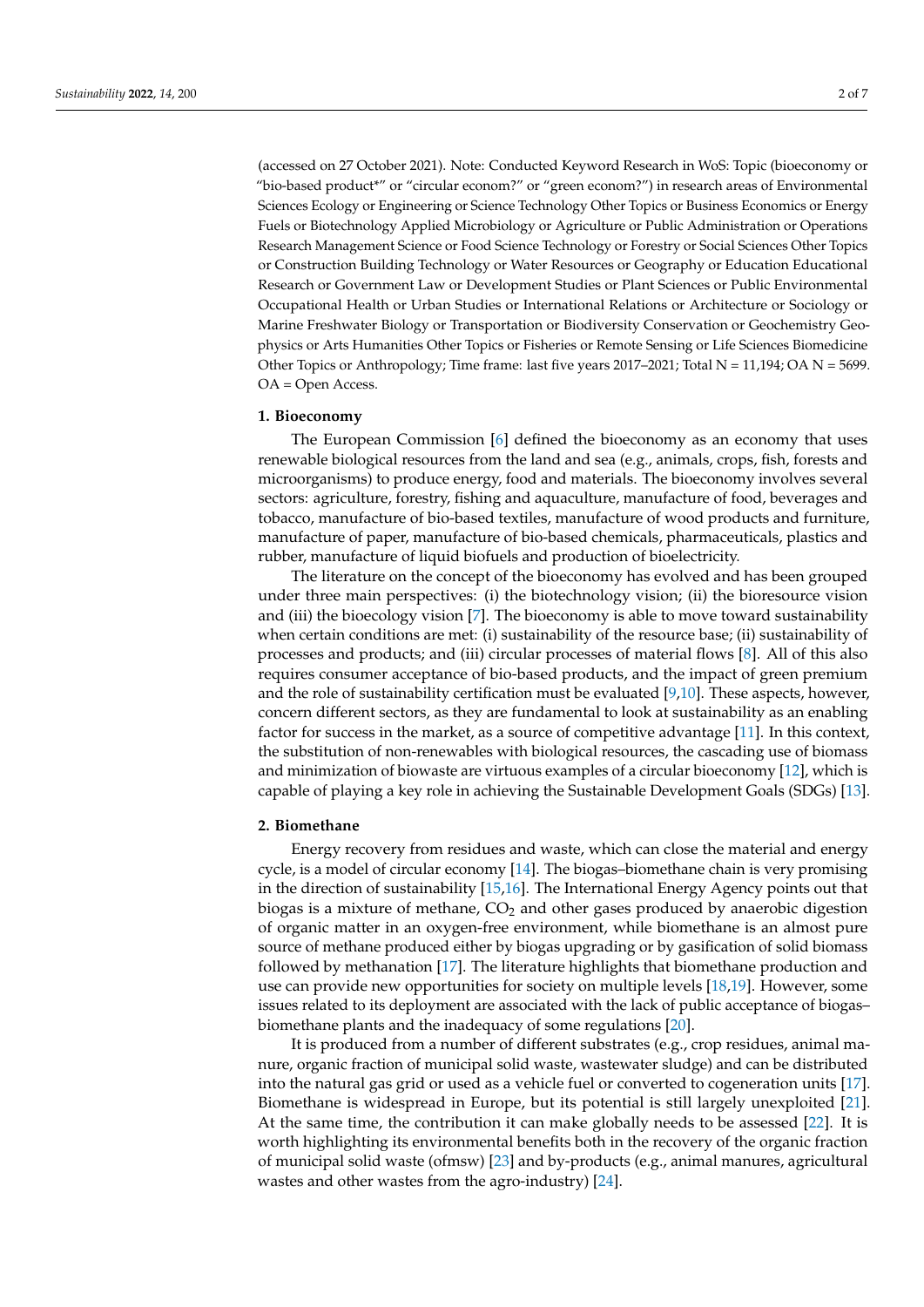#### **3. Profitability of Biomethane Plants**

Incentive policies encourage the development of biomethane facilities. A recent study applied to the municipality of Rome identified a potential production of biomethane equal to 37.6 million m<sup>3</sup>—driving from the ofmsw (26.3 m<sup>3</sup>) and from by-products (11.3 m<sup>3</sup>) [\[25\]](#page-6-16). The analysis showed that the profitability was more significant when considering large plants (500 m<sup>3</sup>/h for both substrates—maximum scenario) compared to smaller plants  $(200 \text{ m}^3/h$  and 350 m<sup>3</sup>/h for the ofmsw and by-products, respectively—minimum scenario) in which, nonetheless, the minimum profitability condition was fulfilled (i.e., net present value greater than zero).

However, it should be pointed out that after a period of significant slowdown due to the COVID-19 pandemic, production activities have resumed leading to a rapid increase in demand for raw materials. Similarly, there was an increase in demand for methane, which led to a gradual depletion of European stocks due to the reduced availability associated with the strategy adopted by Russia [\[26\]](#page-6-17). This has led to the maintenance of high prices and a long-term project of energy dependence. The price of methane at the distributor has risen considerably doubling in a relatively short period of time from 1 EUR/kg to 2 EUR/kg.

In [\[25\]](#page-6-16), two business scenarios were analyzed: "biomethane producer", in which a biomethane selling price (virtual trading point) of 0.25 EUR/m<sup>3</sup> was considered, and "biomethane producer and distributor" where the biomethane selling price (filling station net of taxes and excise duties) was  $0.529$  EUR/m<sup>3</sup>. Evaluating the above-mentioned doubling of the price of methane, we replicated the analysis conducted in [\[25\]](#page-6-16), considering three alternative scenarios in which the base price is increased by 50%, 100% and 150% (see three alternative scenarios in which the base price is increased by 50%, 100% and 150% (see Figures 2 and [3\)](#page-3-0). Figures 2 a[nd](#page-2-0) 3). The price of method of methods of methods of methods in a risen considerably doubling in a relatively doubling in a relatively doubling in a relatively doubling in a relatively doubling in a relatively d

Analysis of the results shows that at a 50% increase in the biomethane sales price, there is an increase in NPV of 7434–8890 EUR/ $(m^3/h)$  in the biomethane producer scenario and 15,786–18,003 EUR/ $(m^3/h)$  in the biomethane producer and distributor scenario. However, these higher economic returns to investors come at the expense of consumers. Is this trading point) and the newsletter and the expense of consumers. It is the sustainable? As it seems, an increase in the NPV of a firm might not be economically sustainable if the burden of such an increase is unevenly distributed among stakeholders in this case, consumers would suffer a welfare reduction being forced to bear higher prices despite opting for an energy source (gas) less impactful than other sources such as oil<br>and see **Figures** and coal.

<span id="page-2-0"></span>

**Figure 2.** Profitability of biomethane plants (business model: biomethane producer).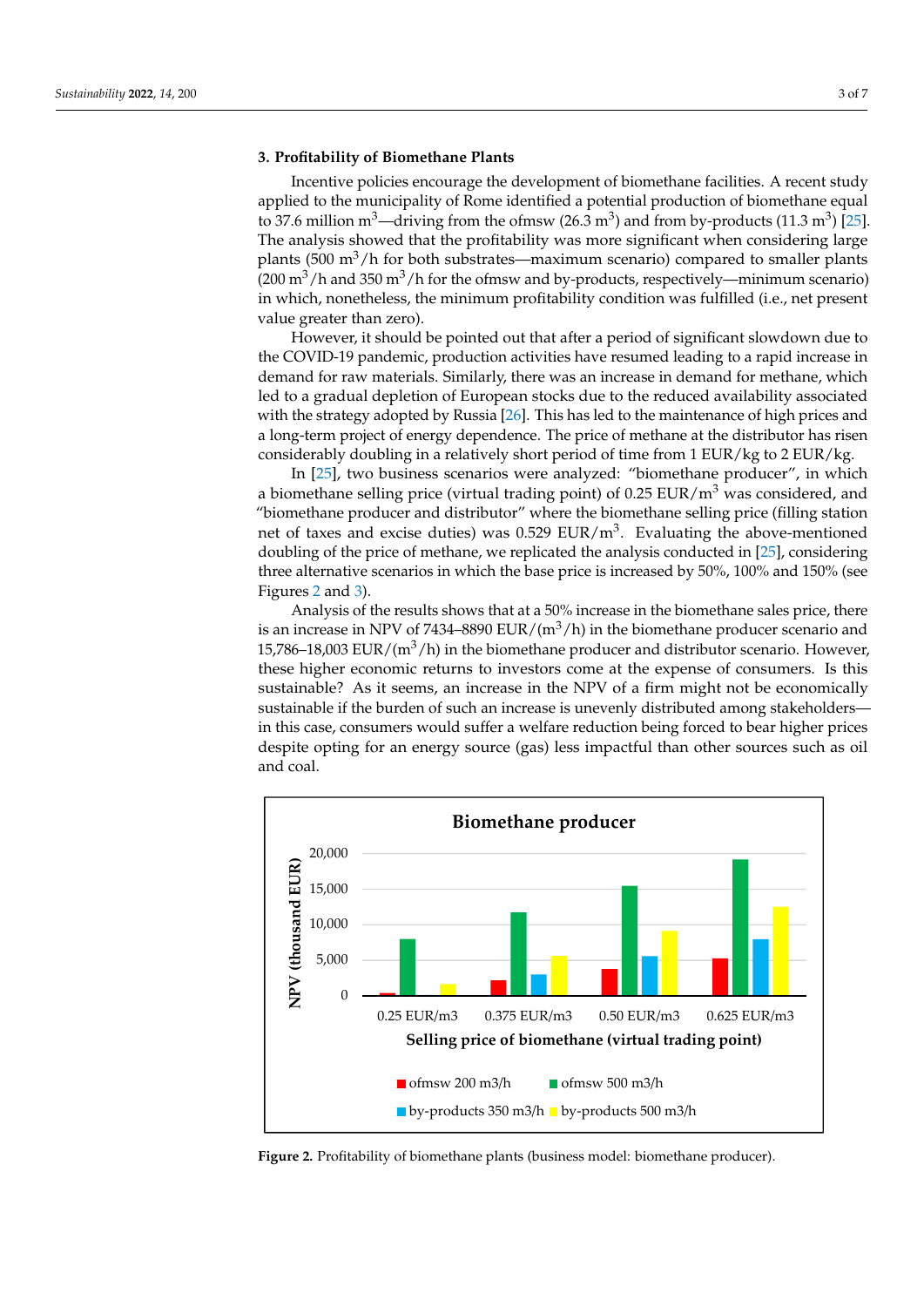<span id="page-3-0"></span>

Figure 3. Profitability of biomethane plants (business model: biomethane producer and distributor). tor).

pushing car makers in electrifying their portfolios in order to enable a green transition in the mobility sector. However, the cost of this transition is largely put on the shoulders of customers that, on the one hand, are encouraged to change their old vehicles and, on the other hand, are required to pay higher prices (compared with internal combustion vehicles) to buy a hybrid/electric car. The NPV of a firm might not be easily sus-A similar example can be found in sustainable mobility. Here, governments are

Looking at the same problems from a different angle, we could evaluate the Discounted Do Nothing Cost (DDNC). With reference to the mentioned study on Rome municipality [25] the delay of 1 year in the realization of biomethane plants involved an economic loss ranging from EUR 370 thousand to 2.9 million. For example, the DDNC 1 year is 6 kEUR and 20 kEUR for the 350 m<sup>3</sup>/h by-products plant and 200 m<sup>3</sup>/h for the ofmsw, ing care make  $[25]$ .

The objective of the Italian government is to inject 2.3 billion  $m^3$  of biomethane into the gas network by 2026, plus 1.1 billion m $^3$  in transport within the Next Generation EU. The National Federation of Methane Distributors and Transporters (Federmetano) highlights the potential production of 8 billion  $m<sup>3</sup>$  by 2030. Let us assume that we want to estimate the DDNC 1 year associated with the production of 3.4 billion  $m^3$ . We consider both business scenarios (biomethane producer and biomethane producer and distributor) and for each the use of plant sizes corresponding to the two minimum and maximum scenarios. In addition, we estimate a potential distribution of substrates between the ofmsw and by-products, where the first substrates can vary in total weight from 10% to 30%, while the second substrates from 90% to 70% in the three scenarios examined—Figure [4.](#page-4-0)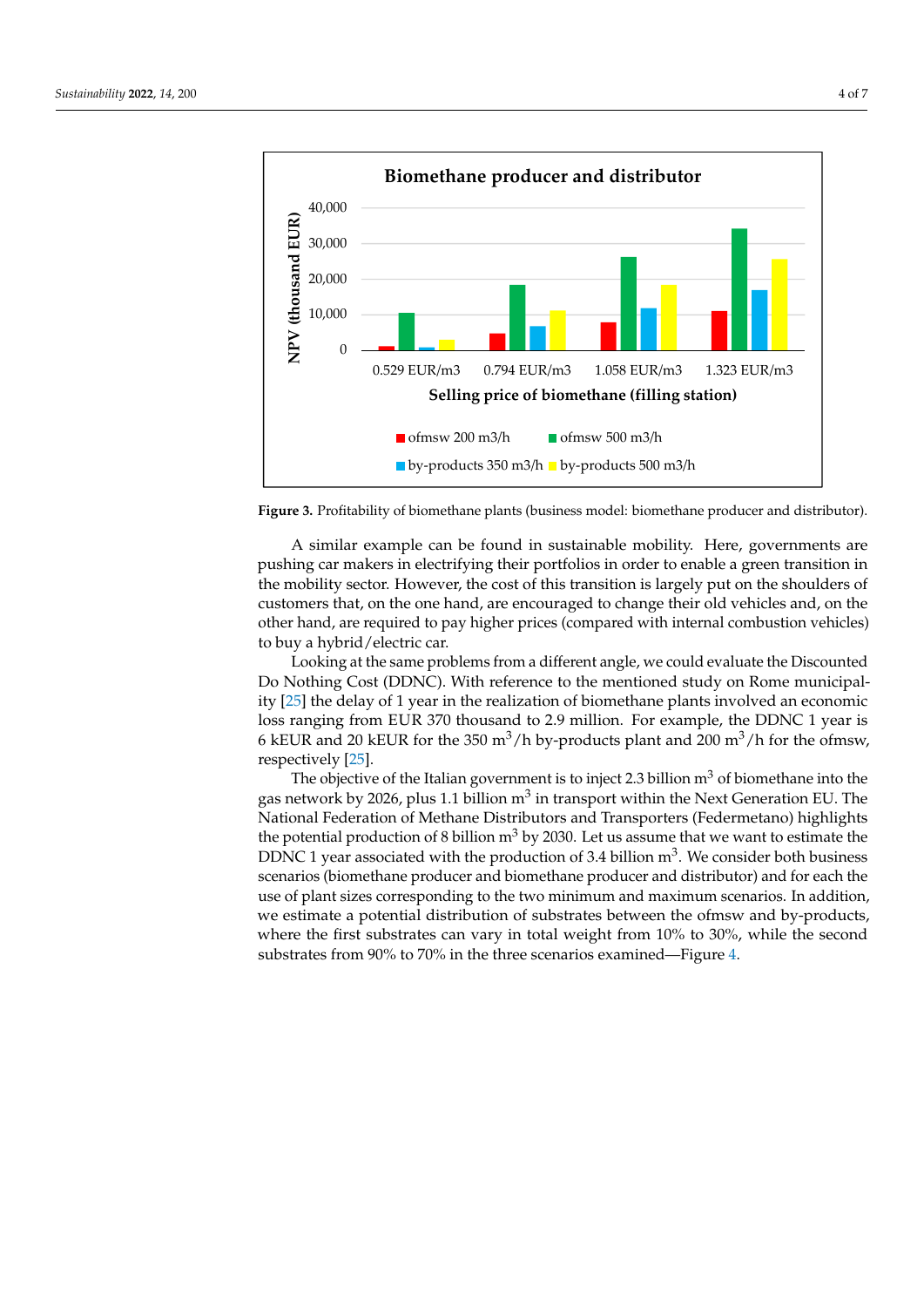<span id="page-4-0"></span>

Figure 4. DDNC 1 year associated with the production of 3.4 billion m<sup>3</sup> of biomethane.

The results are presented in the scenario in which the baseline price was considered (0.25 EUR/m<sup>3</sup> and 0.529 EUR/m<sup>3</sup>, respectively, in the two business scenarios) and show that the delay in the construction of biomethane plants results in an economic loss calculated of 10.8–17.9 million EUR in the minimum scenario and 92.9–144.4 million EUR in the maximum scenario in the context of the biomethane producer business (red bars). Obviously, the values in the biomethane producer and distributor business are even more significant, varying from 57.6 to 212.0 million EUR (green bars).

### **4. Discussion and Policy Implications**

substrates from 90% to 70% in the three scenarios examined—**Figure 4**.

Sustainability is the biggest challenge ahead of us and, like COVID-19, is changing the lifestyle of large shares of the world population. The approach might be to be short-sighted, simply looking at our current needs. However, a long-term perspective, that underlies sustainability, is not only right, but it is a duty for future generations.

The different approach of countries toward these issues leads to economic problems, as production factors are generated under different conditions and this affects efficiency and competitiveness. However, the transition process must take into account the systems that must be modified, and the same rules cannot be applied to everyone. Certainly, a greater effort is required from developed countries.

The cost of energy, which has risen dramatically in Italy, as in the rest of Europe, calls for reflection but also to outline future policies. The objective must be to use all available resources to produce clean energy. Therefore, it is necessary to realize the greatest number of renewable plants, obviously verifying the minimum condition of economic viability.

Similarly, the data proposed in this editorial pointed out that the effects of increasing the selling price of energy would be to the detriment of businesses and citizens who purchase this energy. The result is the short circuit of the economic system. The matter is highly complex, requires regulatory intervention to monitor the trend of these prices and to reduce the harmful effects. At the same time, other data highlight how many economic opportunities we are losing by not investing in renewable sources (calculated without speculative effects on selling prices). It seems to be a paradox to have available substrates, not to convert them into energy, to be energetically dependent on foreign countries and therefore to have little bargaining power to contrast price rises. A suggested solution, hence, would be to diversify the origin of energy sources (reducing geopolitical risks), producing renewable energy by identifying the critical points in the final uses and placing the transport sector at the center of a significant change. This approach requires a significant improvement also in terms of recycling technologies able to recover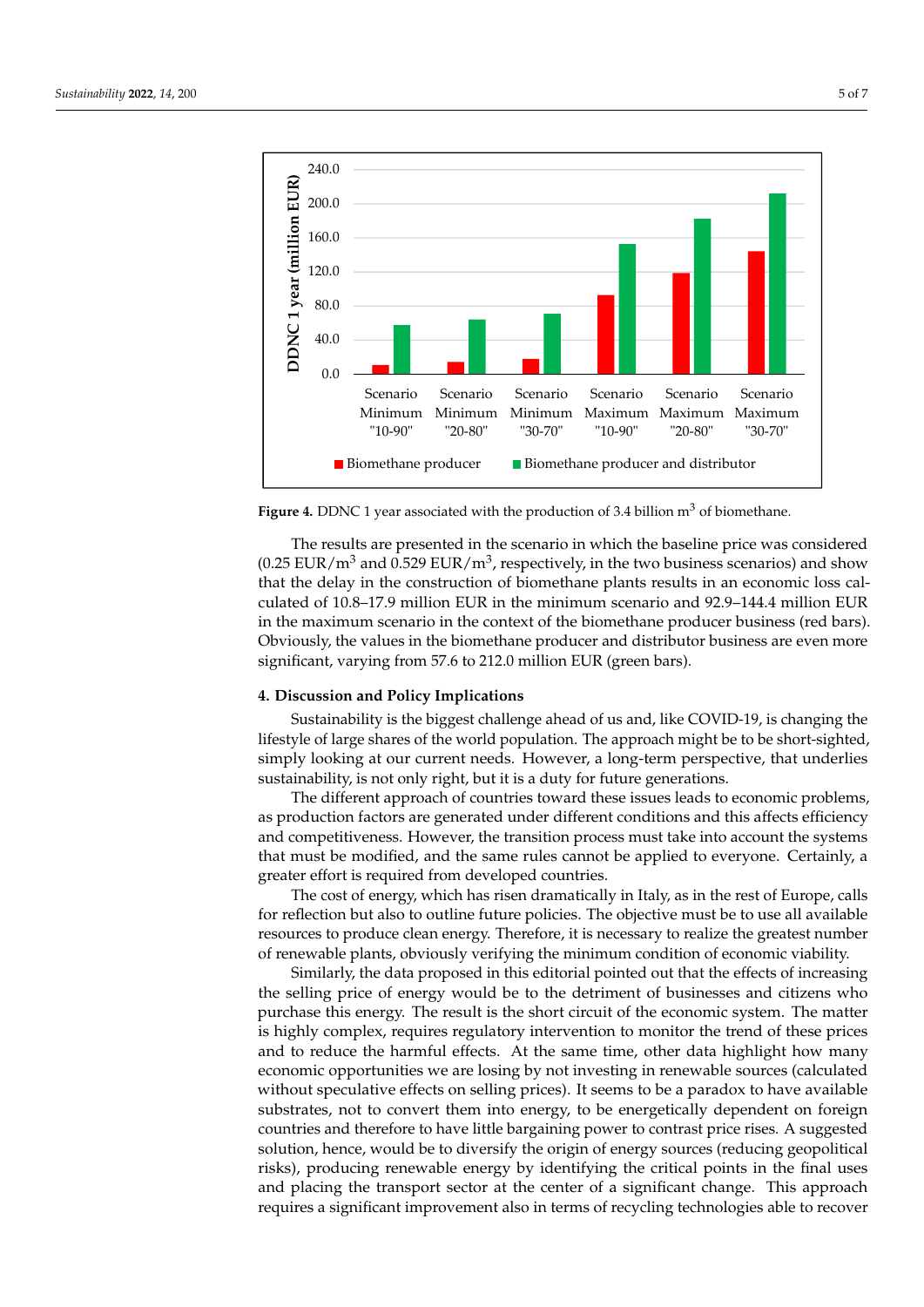critical raw materials from e-wastes and obsolete vehicles (e.g., car batteries). In addition, the support of digital technologies is needed not only to enhance the product lifecycle management, with a major focus on the end-of-life stage, but also to effectively monitor and control all the types of flows circulating in the extended circular supply chain [\[27,](#page-6-18)[28\]](#page-6-19). Indeed, data and information management increasingly play a strategic role to support the circular performance measurement assessment of companies and trigger the development of relevant KPIs able to unveil the positive externalities for today's society. Finally, it should be emphasized that energy requirements should not be at the expense of food needs [\[29\]](#page-6-20). The ecological transition requires a new social approach, an involvement of citizens in decision-making processes. Similarly, incentives must be provided to encourage the construction of small-scale plants, as this is essential to achieve the requirements of self-sufficiency. Similarly, incentives must be provided to encourage the implementation of small-scale plants or the construction of energy communities, as these facilities are essential to achieving self-sufficiency requirements.

Biomethane is an example of a circular bioeconomy, which requires the collaboration of citizens called to share the choices of realization of plants in their territories by choosing a criterion of size equal to the substrates actually available. Similarly, political choices cannot set electricity against methane if both are powered by renewable sources, but there is an urgent need at European level to clarify the role that nuclear and gas will play in the ecological transition. Companies are called to be inspired by the principles of shared value, and research has the task of proposing ideas, concepts and analyses. The Next Generation EU is a great opportunity for European countries to achieve sustainable goals; however, money should be spent wisely, and collaboration should prevail among the various parties within the concept of the sustainable hand.

**Author Contributions:** Conceptualization, I.D., M.G., P.M., C.S., P.R., D.S.-B. and Y.S.; writing original draft preparation, I.D., M.G., P.M., C.S., P.R., D.S.-B. and Y.S.; writing—review and editing, I.D., M.G., P.M., C.S., P.R., D.S.-B. and Y.S.; supervision, I.D. All authors have read and agreed to the published version of the manuscript.

**Funding:** This research received no external funding.

**Institutional Review Board Statement:** Not applicable.

**Informed Consent Statement:** Not applicable.

**Data Availability Statement:** Not applicable.

**Acknowledgments:** We are very grateful to everyone involved in the process of publishing a scientific work.

**Conflicts of Interest:** The authors declare no conflict of interest.

## **References**

- <span id="page-5-0"></span>1. D'Adamo, I.; Morone, P.; Huisingh, D. Bioenergy: A Sustainable Shift. *Energies* **2021**, *14*, 5661. [\[CrossRef\]](http://doi.org/10.3390/en14185661)
- <span id="page-5-1"></span>2. Rocca, R.; Rosa, P.; Sassanelli, C.; Fumagalli, L.; Terzi, S. Integrating Virtual Reality and Digital Twin in Circular Economy Practices: A Laboratory Application Case. *Sustainability* **2020**, *12*, 2286. [\[CrossRef\]](http://doi.org/10.3390/su12062286)
- 3. Vacchi, M.; Siligardi, C.; Demaria, F.; Cedillo-González, E.I.; González-Sánchez, R.; Settembre-Blundo, D. Technological Sustainability or Sustainable Technology? A Multidimensional Vision of Sustainability in Manufacturing. *Sustainability* **2021**, *13*, 9942. [\[CrossRef\]](http://doi.org/10.3390/su13179942)
- 4. Giudice, F.; Caferra, R.; Morone, P. COVID-19, the Food System and the Circular Economy: Challenges and Opportunities. *Sustainability* **2020**, *12*, 7939. [\[CrossRef\]](http://doi.org/10.3390/su12197939)
- <span id="page-5-2"></span>5. Lombardi, G.V.; Gastaldi, M.; Rapposelli, A.; Romano, G. Assessing efficiency of urban waste services and the role of tariff in a circular economy perspective: An empirical application for Italian municipalities. *J. Clean. Prod.* **2021**, *323*, 129097. [\[CrossRef\]](http://doi.org/10.1016/j.jclepro.2021.129097)
- <span id="page-5-3"></span>6. European Commission. *A Sustainable Bioeconomy for Europe: Strengthening the Connection between Economy, Society and the Environment*; Publications Office of the European Union: Luxembourg, 2018.
- <span id="page-5-4"></span>7. Bracco, S.; Calicioglu, O.; Gomez San Juan, M.; Flammini, A. Assessing the Contribution of Bioeconomy to the Total Economy: A Review of National Frameworks. *Sustainability* **2018**, *10*, 1698. [\[CrossRef\]](http://doi.org/10.3390/su10061698)
- <span id="page-5-5"></span>8. Gawel, E.; Pannicke, N.; Hagemann, N. A path transition towards a bioeconomy-The crucial role of sustainability. *Sustainability* **2019**, *11*, 3005. [\[CrossRef\]](http://doi.org/10.3390/su11113005)